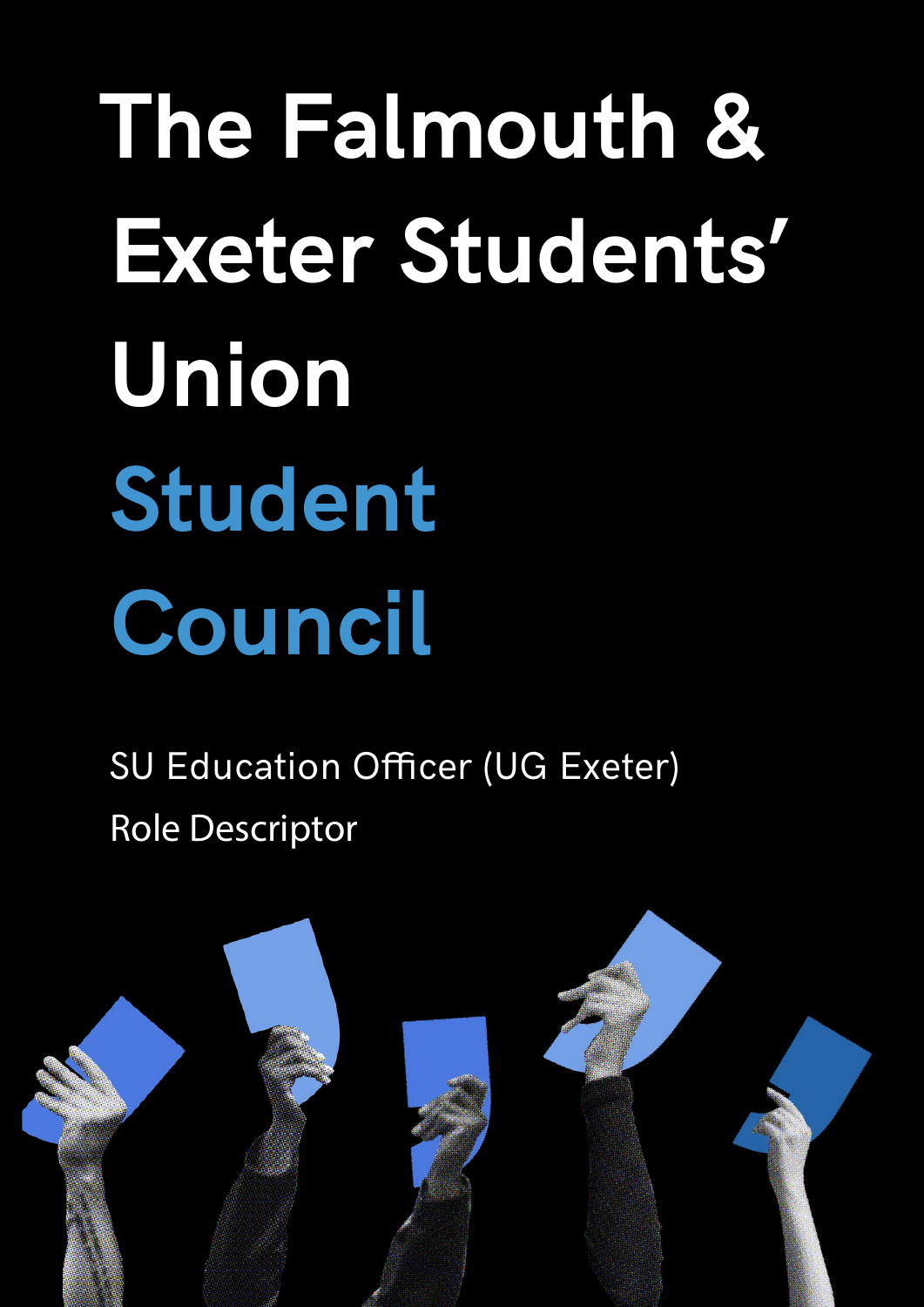## **SU Education Officer (UG Exeter)**

## Short Description:

You will be working with SU Presidents, SU staff, and the Exeter course rep system, to make improvements to the academic experience of Exeter undergraduates. The SU Education Officers play a vital role in working with SU to actively maintain and enhance the academic experience of all campus based postgraduate students through support and representation of SU's (Postgraduate) Department Representatives alongside being an active member of SU's Student Council and Executive Committee.

| Status:            | Part-Time Officer                                                      |
|--------------------|------------------------------------------------------------------------|
| Elected:           | By secret ballot by all Falmouth and Exeter students                   |
| Term of Office:    | 1 Academic Year                                                        |
| Accountable to:    | The student body via SU Board of Trustees, SU                          |
|                    | Student Council, Annual General Meeting and Union General Meetings     |
| Member of/attends: | SU Student Council (twice a term                                       |
|                    | Meetings with President Exeter (twice a                                |
|                    | term, at least once with SU Student Voice staff member)                |
|                    | Other groups or meetings as appropriate and mandated                   |
| Hours:             | As the role requires and can be flexible dependent on studies.         |
| Remuneration:      | This is a voluntary role, however, out of pocket expenses will be paid |
|                    | where appropriate.                                                     |

Role Summary:

- To represent and campaign on the undergraduate student learning experience within University of Exeter Cornwall campuses;
- To work closely with the SU President Exeter, other SU education officers, the student rep system, and SU Student Voice staff, to strengthen academic representation within SU.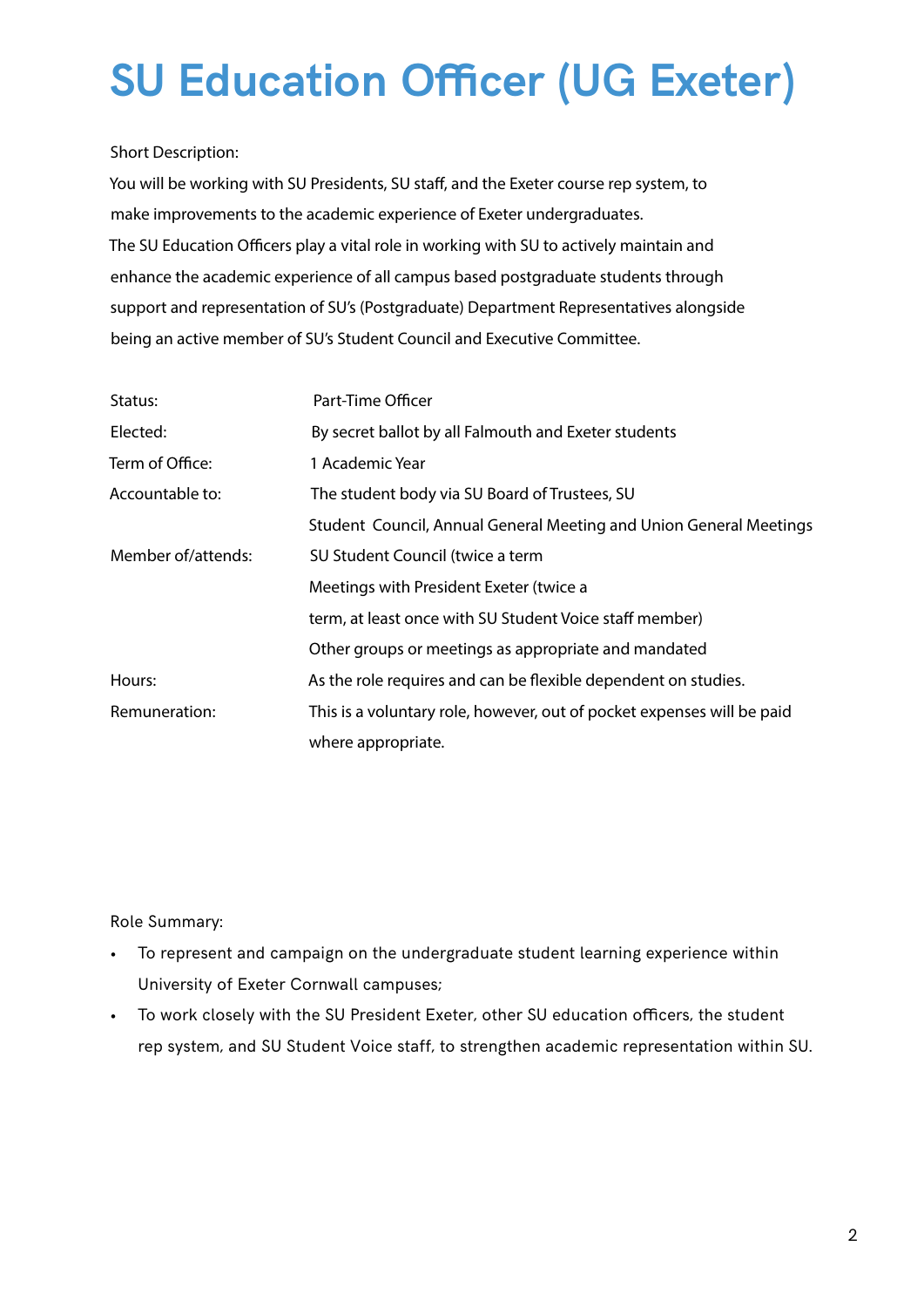Responsibilities:

- 1. To attend all meetings as required by the role;
- 2. To chair the Subject Chair Working Group Meetings
- 3. To report news, updates and/or issues from the Subject Chair Working Group to the Student Council and report from the Student Council to the Subject Chair Working Group
- 4. To attend other relevant meetings and make contact with appropriate colleagues within Exeter University and Falmouth Exeter Plus as well as external organisations where appropriate;
- 5. To liaise with Student Reps and Subject Chairs across the University of Exeter Cornwall Campuses;
- 6. To work with SU colleagues to deliver on agreed SU priorities regarding education and academic representation;
- 7. To consult with undergraduate students on academic issues such as teaching quality, feedback, teaching and learning developments, timetabling, placements;
- 8. To campaign and involve undergraduate students in improving the student learning experience;
- 9. To raise awareness of academic representation and promote the Student Rep elections for both Student Reps and Subject Chairs in Cornwall;
- 10. To promote and take part in the SU Awards for Student Reps and Teaching as well as the Students' Guild/Students' Union Teaching Awards as appropriate;
- 11. To represent Exeter Undergraduates when working with the SU to submit proposals for relevant activity together to enhance this area of SU's work;
- 12. To manage and report on any budgets received in line with SU procedures;
- 13. To liaise with, support and be involved with relevant SU societies;
- 14. To maintain an awareness of and encourage student involvement in NUS academic campaigns and other regional, national and international campaigns of relevance to students where appropriate;